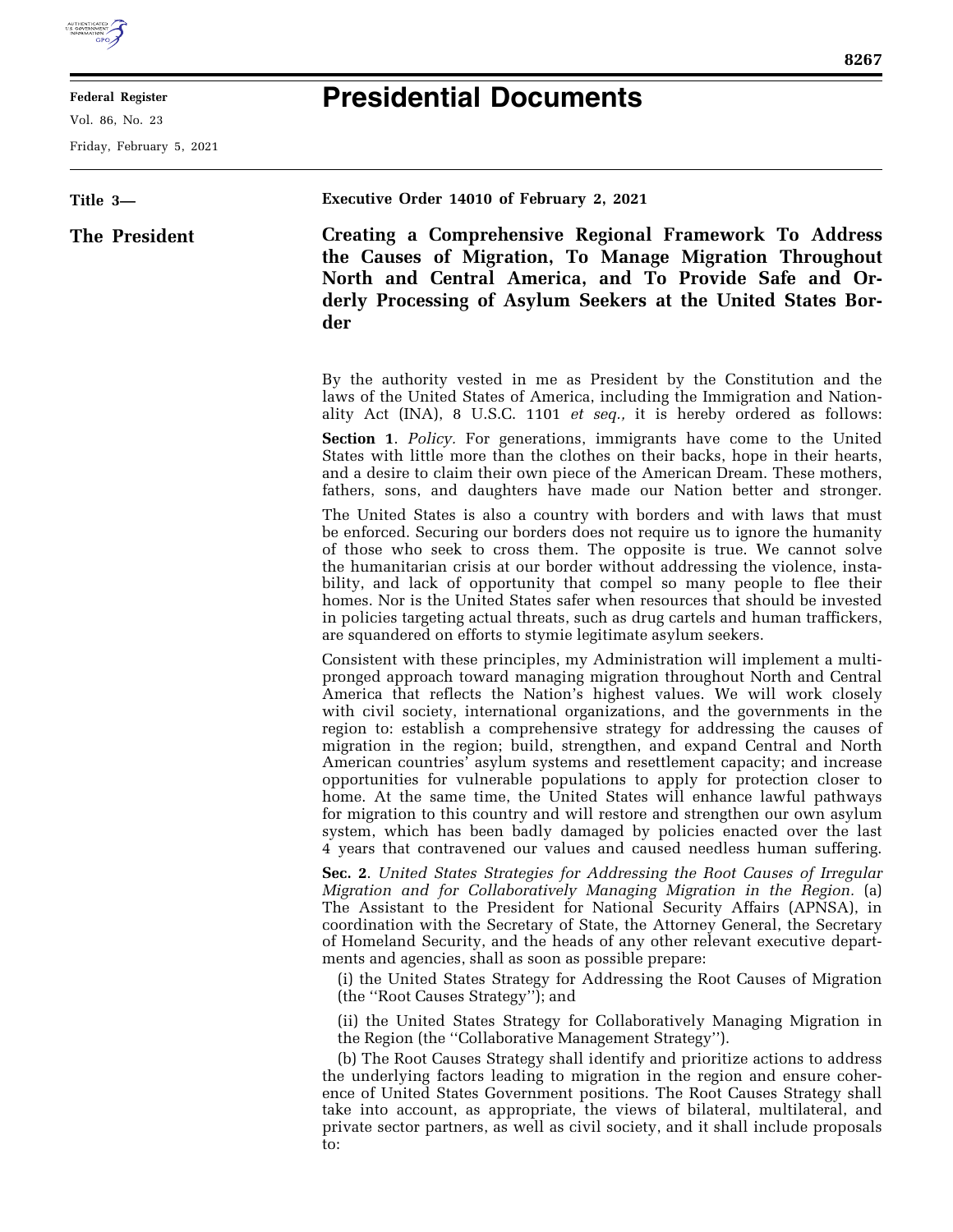(i) coordinate place-based efforts in El Salvador, Guatemala, and Honduras (the ''Northern Triangle'') to address the root causes of migration, including by:

(A) combating corruption, strengthening democratic governance, and advancing the rule of law;

(B) promoting respect for human rights, labor rights, and a free press;

(C) countering and preventing violence, extortion, and other crimes perpetrated by criminal gangs, trafficking networks, and other organized criminal organizations;

(D) combating sexual, gender-based, and domestic violence; and

(E) addressing economic insecurity and inequality;

(ii) consult and collaborate with the Office of the United States Trade Representative, the Secretary of Commerce, and the Secretary of Labor to evaluate compliance with the Dominican Republic-Central America Free Trade Agreement to ensure that unfair labor practices do not disadvantage competition; and

(iii) encourage the deployment of Northern Triangle domestic resources and the development of Northern Triangle domestic capacity to replicate and scale efforts to foster sustainable societies across the region.

(c) The Collaborative Management Strategy shall identify and prioritize actions to strengthen cooperative efforts to address migration flows, including by expanding and improving upon previous efforts to resettle throughout the region those migrants who qualify for humanitarian protection. The Collaborative Management Strategy should focus on programs and infrastructure that facilitate access to protection and other lawful immigration avenues, in both the United States and partner countries, as close to migrants' homes as possible. Priorities should include support for expanding pathways through which individuals facing difficult or dangerous conditions in their home countries can find stability and safety in receiving countries throughout the region, not only through asylum and refugee resettlement, but also through labor and other non-protection-related programs. To support the development of the Collaborative Management Strategy, the United States Government shall promptly begin consultations with civil society, the private sector, international organizations, and governments in the region, including the Government of Mexico. These consultations should address:

(i) the continued development of asylum systems and resettlement capacities of receiving countries in the region, including through the provision of funding, training, and other support;

(ii) the development of internal relocation and integration programs for internally displaced persons, as well as return and reintegration programs for returnees in relevant countries of the region; and

(iii) humanitarian assistance, including through expansion of shelter networks, to address the immediate needs of individuals who have fled their homes to seek protection elsewhere in the region.

**Sec. 3**. *Expansion of Lawful Pathways for Protection and Opportunity in the United States.* (a) The Secretary of State and the Secretary of Homeland Security shall promptly review mechanisms for better identifying and processing individuals from the Northern Triangle who are eligible for refugee resettlement to the United States. Consideration shall be given to increasing access and processing efficiency. As part of this review, the Secretary of State and the Secretary of Homeland Security shall also identify and implement all legally available and appropriate forms of relief to complement the protection afforded through the United States Refugee Admissions Program. The Secretary of State and Secretary of Homeland Security shall submit a report to the President with the results of the review.

(b) As part of the review conducted pursuant to section 3(a) of this order, the Secretary of Homeland Security shall: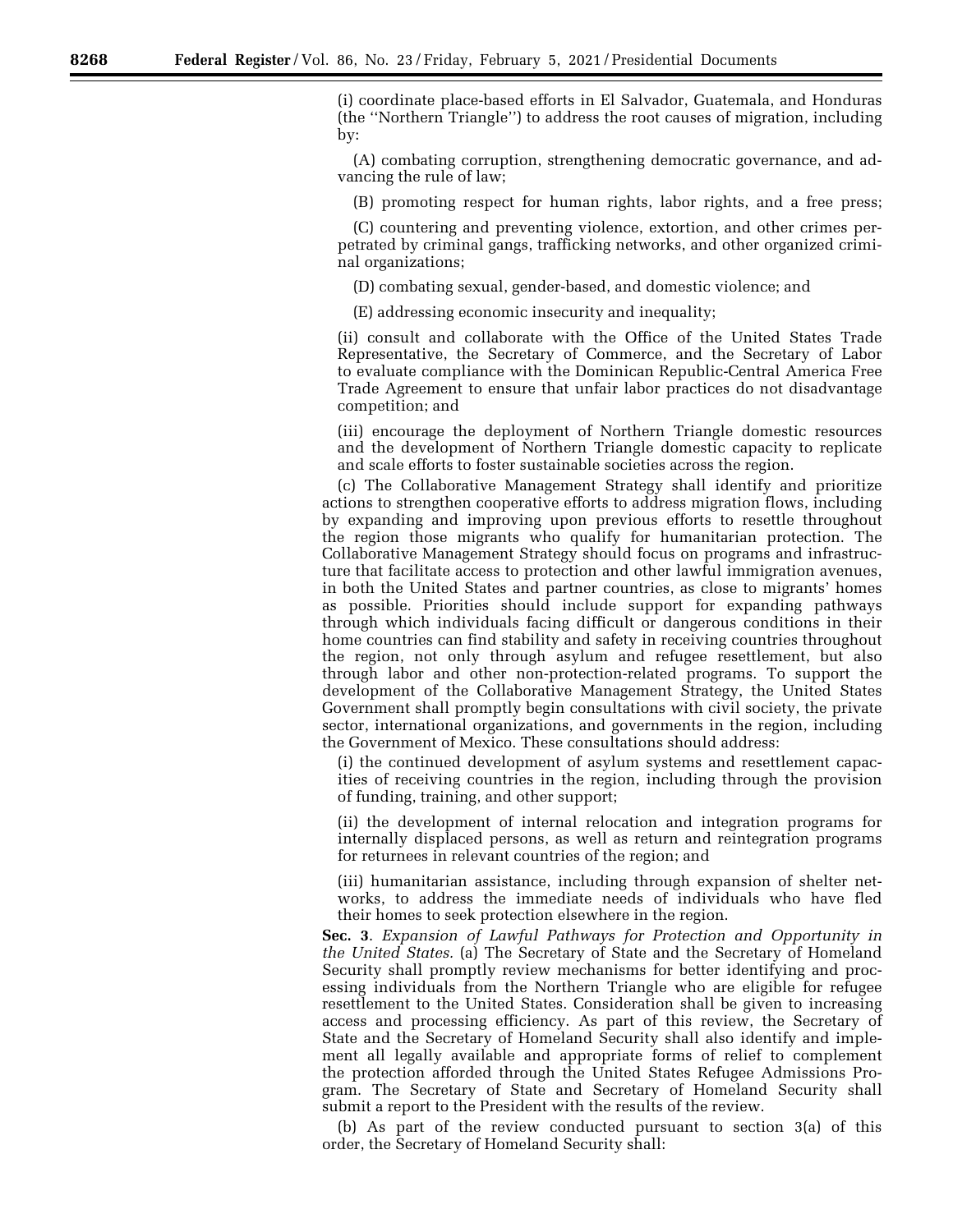(i) consider taking all appropriate actions to reverse the 2017 decision rescinding the Central American Minors (CAM) parole policy and terminating the CAM Parole Program, *see* ''Termination of the Central American Minors Parole Program,'' 82 FR 38,926 (August 16, 2017), and consider initiating appropriate actions to reinstitute and improve upon the CAM Parole Program; and

(ii) consider promoting family unity by exercising the Secretary's discretionary parole authority to permit certain nationals of the Northern Triangle who are the beneficiaries of approved family-sponsored immigrant visa petitions to join their family members in the United States, on a caseby-case basis.

(c) The Secretary of State and the Secretary of Homeland Security shall promptly evaluate and implement measures to enhance access for individuals from the Northern Triangle to visa programs, as appropriate and consistent with applicable law.

**Sec. 4**. *Restoring and Enhancing Asylum Processing at the Border.* (a) *Resuming the Safe and Orderly Processing of Asylum Claims at United States Land Borders.* 

(i) The Secretary of Homeland Security and the Director of the Centers for Disease Control and Prevention (CDC), in coordination with the Secretary of State, shall promptly begin consultation and planning with international and non-governmental organizations to develop policies and procedures for the safe and orderly processing of asylum claims at United States land borders, consistent with public health and safety and capacity constraints.

(ii) The Secretary of Homeland Security, in consultation with the Attorney General, the Secretary of Health and Human Services (HHS), and the Director of CDC, shall promptly begin taking steps to reinstate the safe and orderly reception and processing of arriving asylum seekers, consistent with public health and safety and capacity constraints. Additionally, in furtherance of this goal, as appropriate and consistent with applicable law:

(A) The Secretary of HHS and the Director of CDC, in consultation with the Secretary of Homeland Security, shall promptly review and determine whether termination, rescission, or modification of the following actions is necessary and appropriate: ''Order Suspending the Right To Introduce Certain Persons From Countries Where a Quarantinable Communicable Disease Exists,'' 85 FR 65,806 (October 13, 2020); and ''Control of Communicable Diseases; Foreign Quarantine: Suspension of the Right to Introduce and Prohibition of Introduction of Persons into United States from Designated Foreign Countries or Places for Public Health Purposes,'' 85 FR 56,424 (September 11, 2020) (codified at 42 CFR 71.40).

(B) The Secretary of Homeland Security shall promptly review and determine whether to terminate or modify the program known as the Migrant Protection Protocols (MPP), including by considering whether to rescind the Memorandum of the Secretary of Homeland Security titled ''Policy Guidance for Implementation of the Migrant Protection Protocols'' (January 25, 2019), and any implementing guidance. In coordination with the Secretary of State, the Attorney General, and the Director of CDC, the Secretary of Homeland Security shall promptly consider a phased strategy for the safe and orderly entry into the United States, consistent with public health and safety and capacity constraints, of those individuals who have been subjected to MPP for further processing of their asylum claims.

(C) The Attorney General and the Secretary of Homeland Security shall promptly review and determine whether to rescind the interim final rule titled ''Aliens Subject to a Bar on Entry Under Certain Presidential Proclamations; Procedures for Protection Claims,'' 83 FR 55,934 (November 9,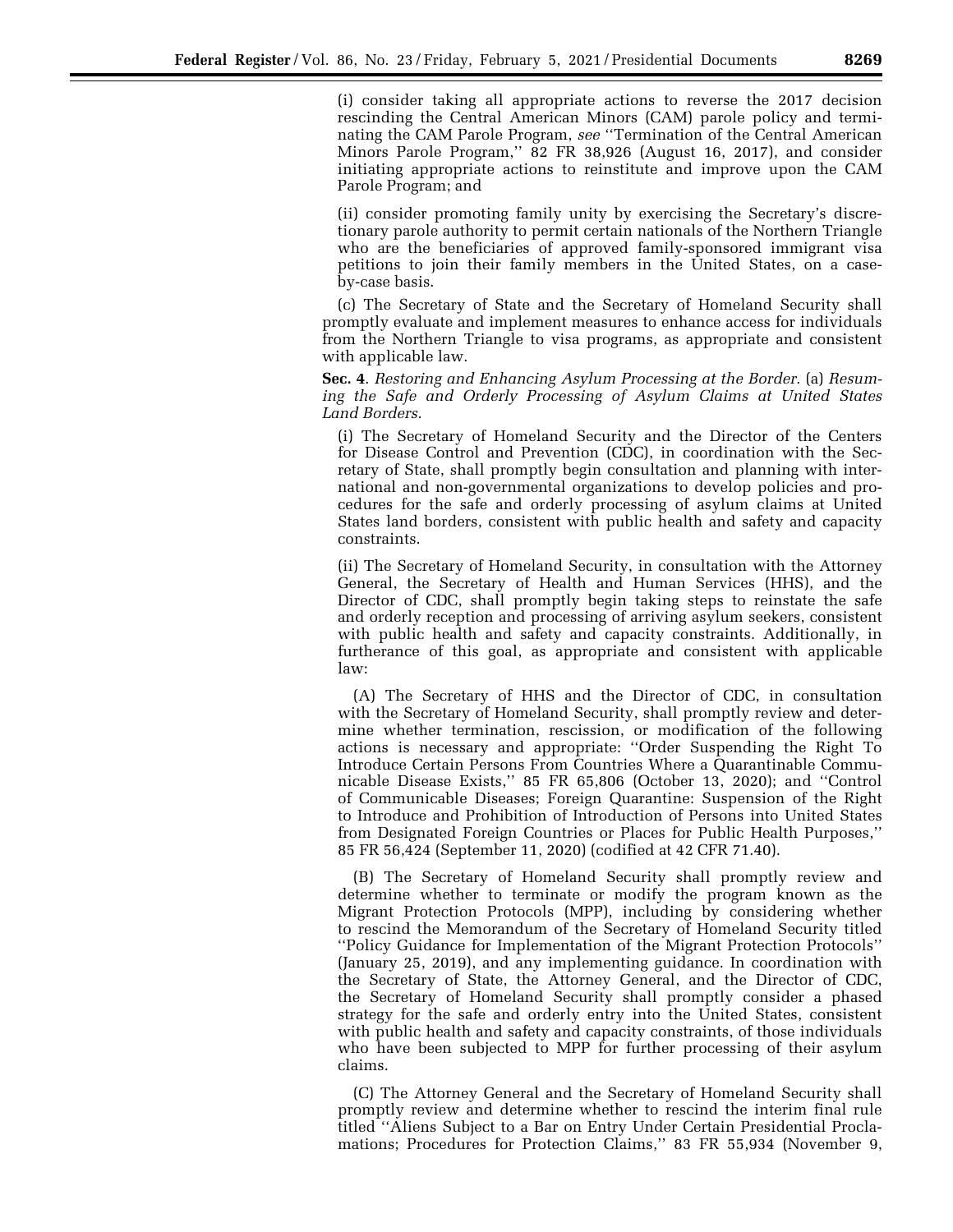2018), and the final rule titled ''Asylum Eligibility and Procedural Modifications,'' 85 FR 82,260 (December 17, 2020), as well as any agency memoranda or guidance that were issued in reliance on those rules.

(D) The Attorney General and the Secretary of Homeland Security shall promptly review and determine whether to rescind the interim final rule titled ''Implementing Bilateral and Multilateral Asylum Cooperative Agreements Under the Immigration and Nationality Act,'' 84 FR 63,994 (November 19, 2019), as well as any agency memoranda or guidance issued in reliance on that rule. In the interim, the Secretary of State shall promptly consider whether to notify the governments of the Northern Triangle that, as efforts to establish a cooperative, mutually respectful approach to managing migration across the region begin, the United States intends to suspend and terminate the following agreements:

(1) ''Agreement Between the Government of the United States of America and the Government of the Republic of Guatemala on Cooperation Regarding the Examination of Protection Claims,'' 84 FR 64,095 (July 26, 2019).

(2) ''Agreement Between the Government of the United States of America and the Government of the Republic of El Salvador for Cooperation in the Examination of Protection Claims,'' 85 FR 83,597 (September 20, 2019).

(3) ''Agreement Between the Government of the United States of America and the Government of the Republic of Honduras for Cooperation in the Examination of Protection Claims,'' 85 FR 25,462 (September 25, 2019).

(E) The Secretary of Homeland Security shall promptly cease implementing the ''Prompt Asylum Case Review'' program and the ''Humanitarian Asylum Review Program'' and consider rescinding any orders, rules, regulations, guidelines or policies implementing those programs.

(F) The following Presidential documents are revoked:

(1) Executive Order 13767 of January 25, 2017 (Border Security and Immigration Enforcement Improvements).

(2) Proclamation 9880 of May 8, 2019 (Addressing Mass Migration Through the Southern Border of the United States).

(3) Presidential Memorandum of April 29, 2019 (Additional Measures to Enhance Border Security and Restore Integrity to Our Immigration System).

(4) Presidential Memorandum of April 6, 2018 (Ending ''Catch and Release'' at the Border of the United States and Directing Other Enhancements to Immigration Enforcement).

(5) Presidential Memorandum of April 4, 2018 (Securing the Southern Border of the United States).

(G) The Secretary of State, the Attorney General, and the Secretary of Homeland Security shall promptly take steps to rescind any agency memoranda or guidance issued in reliance on or in furtherance of any directive revoked by section 4(a)(ii)(F) of this order.

(b) *Ensuring a Timely and Fair Expedited Removal Process.* 

(i) The Secretary of Homeland Security, with support from the United States Digital Service within the Office of Management and Budget, shall promptly begin a review of procedures for individuals placed in expedited removal proceedings at the United States border. Within 120 days of the date of this order, the Secretary of Homeland Security shall submit a report to the President with the results of this review and recommendations for creating a more efficient and orderly process that facilitates timely adjudications and adherence to standards of fairness and due process.

(ii) The Secretary of Homeland Security shall promptly review and consider whether to modify, revoke, or rescind the designation titled ''Designating Aliens for Expedited Removal,'' 84 FR 35,409 (July 23, 2019), regarding the geographic scope of expedited removal pursuant to INA section